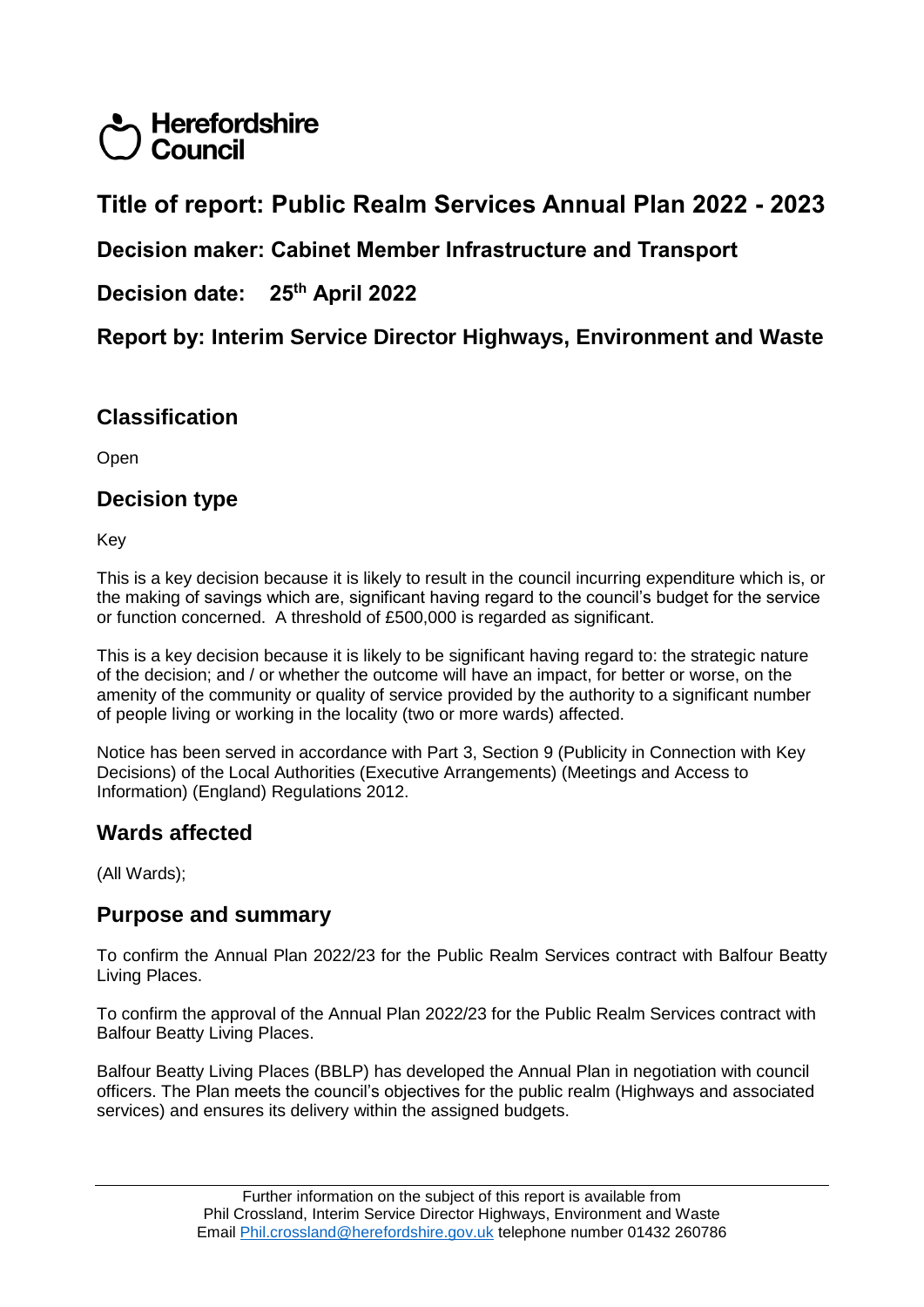The council's Public Realm Contract Service Manager accepts the Annual Plan as meeting the terms of the Public Realm Services Contract.

Cabinet member approval completes the governance for the plan and provides confirmation of this acceptance by the council providing a sound basis for managing BBLP's performance during the forthcoming financial year.

### **Recommendation(s)**

**That:**

- **(a) the Annual Plan for public realm services, as outlined at Appendix 1 of this report be approved as the basis for service delivery during 2022/23 with an overall budget of up to £18,775,046; made up of £5,908,046 revenue and £12,867,000 capital budgets as detailed in paragraph 44 below;**
- **(b) the Interim Service Director Transport and Highways be authorised to agree, through the BBLP contract governance arrangements, final adjustments to the programme (including any recommendations from the Strategic Partnering Board) and budget allocation to each of the Annexes and any in-year adjustments to the plan, within the overall budget; and**
- **(c) the interim Service Director Transport and Highways be authorised to take all necessary operational decisions in relation to the in-house provision of Public Rights of Way and Traffic Management services and the directly delivered projects identified in paragraph 21 of this report.**

#### **Alternative options**

- 1. Not to approve the Annual Plan. This is not recommended as operating without an approved Annual Plan may put the management of budgets, performance and contract management arrangements at risk.
- 2. If in year changes to the service as detailed in this Annual Plan are required, then these can be best managed, from the baseline position established in the Annual Plan, through the change management processes that are in the Public Realm Services contract and managed through the council's contract management team.
- 3. To approve an alternative Annual Plan for 2022/23; this option is not recommended as the development of the Annual Plan has gone through a robust process with BBLP and the council's representatives to ensure effective prioritisation and asset management have been applied within the overall budgets available

### **Key considerations**

4. The Public Realm Services contract between Herefordshire Council and BBLP commenced on 1 September 2013. This is one of the council's most significant strategic contracts in terms of range of services and their value. To ensure the services provided through the contract meet the council's requirements, the contract requires the production and agreement for an Annual Plan.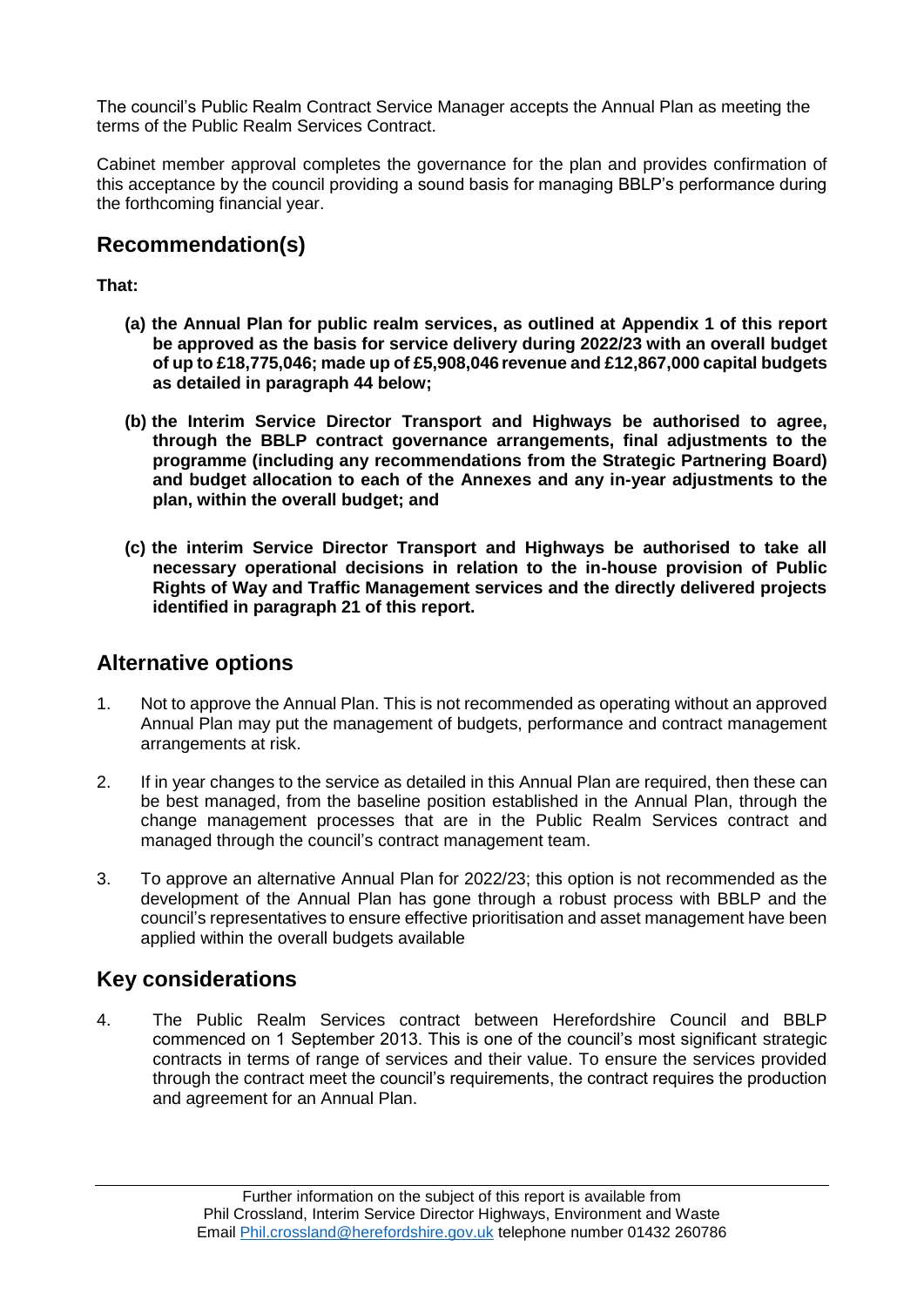- 5. The services delivered in Herefordshire through the Public Realm Contract support the council's key priorities in Herefordshire's County Plan : [Herefordshire Council County Plan](https://www.herefordshire.gov.uk/downloads/file/1500/corporate_plan_2016-20pdf)  [2020-2024](https://www.herefordshire.gov.uk/downloads/file/1500/corporate_plan_2016-20pdf)
- 6. The Annual Plan has been developed by BBLP with council officers based on instruction from Herefordshire Council, with engagement from ward members and parish councils. It will make best use of the available capital and revenue resources and ensure the delivery of the revenue savings required by the Medium Term Financial Strategy.
- 7. The Council received the draft Annual Plan from BBLP and this has been robustly challenged to ensure that it meets the Council's commissioning objectives, delivers the requirements as set out in the contract and is aligned to the Council's polices and priorities. The Annual Plan consists of 2 parts:
	- a. The Service Overview (see appendix 1)
	- b. A suite of service annexes
- 8. The contract management team following a process of challenge and due diligence formally agreed the service overview and this enables the Council to issue the appropriate Service Orders to BBLP for the contract for 2022/23. The contract management team are currently assessing the draft Service Annexes to ensure that these clearly set out the deliverables for each service area and that the Council can identify what is being commissioned. This review and due diligence is programmed to be completed by the end of April, which is in line with the contract conditions.
- 9. To support the development of the Annual Plan, the contract management team are also undertaking a commercial review on the contract Strategic Performance Indicators (SPIs) and Operational Performance Indicators (OPIs) that will set out performance management requirements for the Annual Plan. This review is programmed for completion by the end of May which is in line with the contract conditions.
- 10. On-going continuous improvement reviews within the public realm service have identified better ways of working and improvements required with overarching programming. This is continually being reviewed through lessons learnt and action plans to improve areas of the service and is monitored and assessed by the council's Contract Management Team.
- 11. In March 2022 the council published a Major Contracts Improvement Plan that includes an action for a fundamental review of the Annual Plan. Work on the review has been ongoing since the publication of the draft Annual Plan by BBLP in October 2021. The Annual Plan Service Overview at Appendix 1 is now a shorter and more commercially driven document, which links directly back to the council's Delivery Plans and Polices. The Public Realm Contract Strategy Board agreed the revised Annual Plan Overview on the 25 March 2022.
- 12. The Council have appointed a Tier 1 Cost consultant to develop value for money cost model and provide cost consultancy services to enable robust assessment of target costs. The Council have also joined the Association of Public Service Excellence (APSE) to enable robust benchmarking for services, alongside the existing National Highways & Transport Network and CQC data.
- 13. All funds have been invested in accordance with the council's asset management strategy and Highway Management Plan.
- 14. In accordance with the Public Realm Contract BBLP are required to achieve Cashable Savings of 3% in the relevant financial year (or whatever equivalent efficiency measure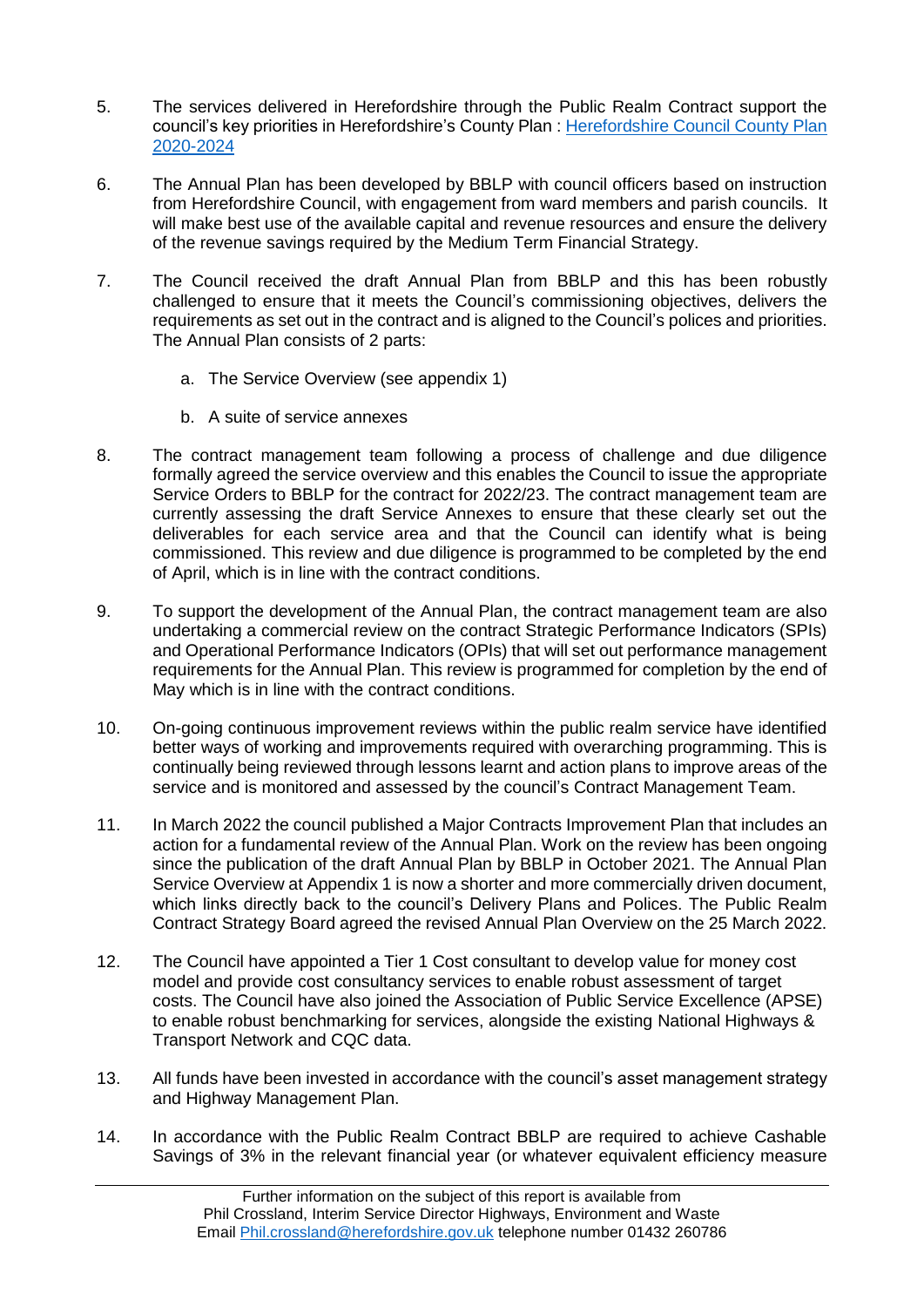that may be placed upon the employer by central government or reasonably agreed between the employer and the provider during the contract period) and the savings target for the public realm contract for FY 2022/23 is **£579,872 (Revenue £316,872 & Capital £263,000)** as: follows:

| <b>Saving Opportunity</b>  | In Year               | <b>Approach to Achieve Saving</b>                                           |
|----------------------------|-----------------------|-----------------------------------------------------------------------------|
|                            | <b>Revenue</b>        |                                                                             |
|                            | <b>Savings Target</b> |                                                                             |
| Gainshare                  | £263,000              | Value engineering of target costed schemes to<br>generate gainshare for HC  |
| Income Generation          | £85,000               | Permitting income to fund 2 FTE posts for NRSWA                             |
| Capitalisation             | £116,000              | Reviewed rebalance based on capital and revenue<br>budgets                  |
| <b>Plant Utilisation</b>   | £10,000               | Cross service utilisation of plant to reduce rental<br>costs                |
| <b>Investment in Plant</b> | £100,000              | Revenue efficiency savings or income generation to<br>be identified in year |
| Increase Charges           | £5,000                | Increased charge by 15% for skips, scaffolds and<br>drop kerbs              |
| Total:                     | £579,000              | (Revenue £316,000 & Capital £263,000)                                       |

- 15. The council, in its approach to best practice has developed and operates a risk based approach to routine highway maintenance in accordance with the latest highway maintenance codes of practice.
- 16. The risk based approach Highways Maintenance Plan has been in place for 5 years and an extensive review of the implementation is now complete. The Annual Plan 2022/23 programmes of work have been constructed in accordance with this risk-based approach and in line with the current administrations priorities.
- 17. The Highway Maintenance Plan (HMP) is a key policy document in delivering and responding to network risk. There has been significant work on the HMP prior to the covid pandemic, and a revised edition operating through the Covid restriction which is currently being reviewed.
- 18. It should be recognised that, just as the council's overall spending power has been reduced since 2010, so has the level of investment in the Council's Public Realm Asset. Our revenue spending power for 2022/23 is 42% of that in 2010/11 and the capital spending power 60% of 2010/11 levels. Although, one off investment of the Council's own Capital funds does reduce this funding pressure and the additional investment does help to reduce the deterioration in the condition of the highway network. However, the level of investment within the Annual Plan is insufficient to maintain a steady state in terms of highway condition and provide the level of service that the Council and its partner would aspire to. As such, difficult decision on priorities for investment have to be made, and the detailed annexes will reflect the funding reality facing the service.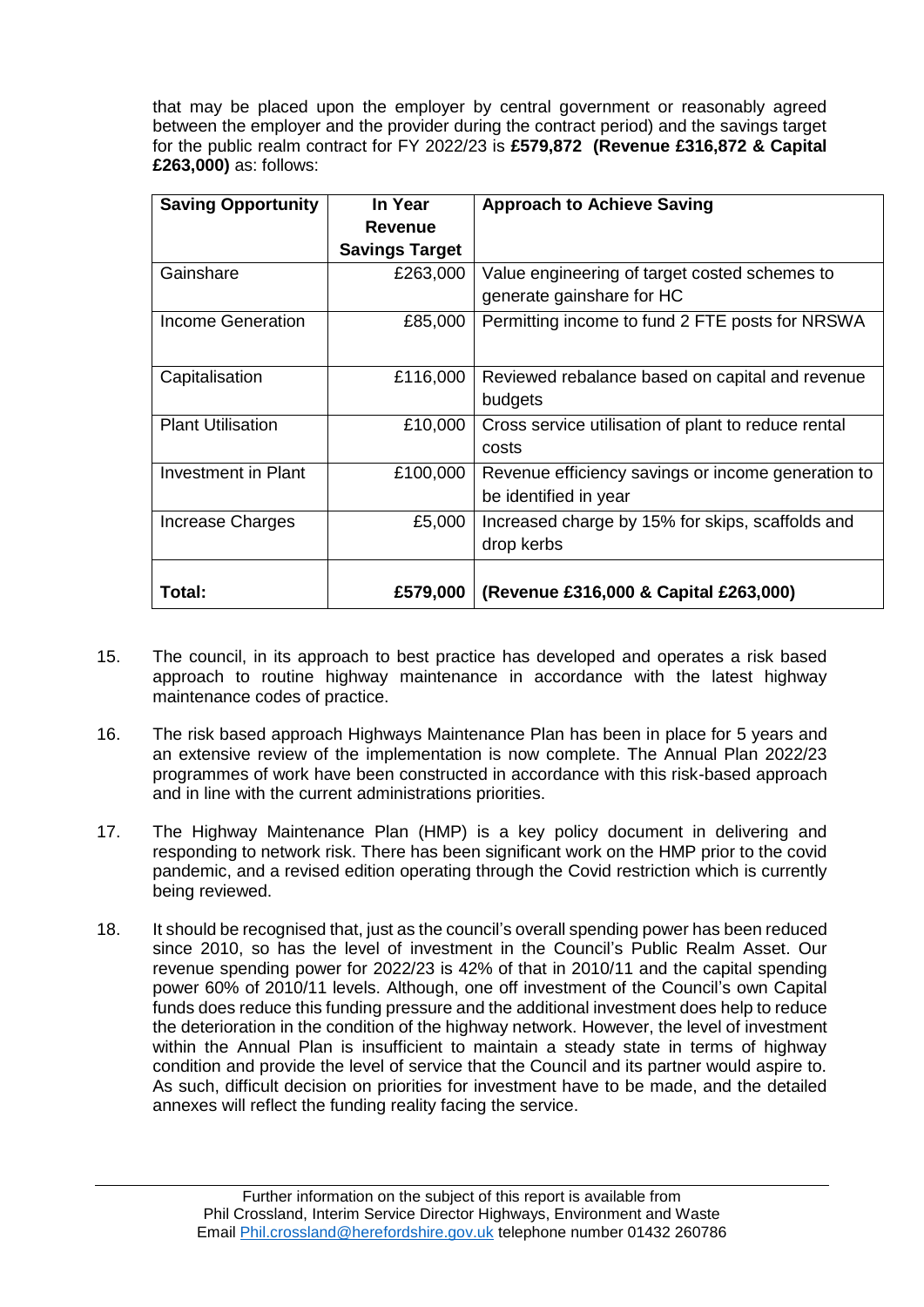- 19. A decline in the overall condition of the highway asset will be inevitable over time. However, through concentrating on statutory services and duties, and following our asset management strategy and policy and the Highways Management plan, the council is able to minimise this deterioration. Although, this inevitably means service levels for nonstatutory services are below ideal levels.
- 20. The Public Realm Services contract also requires BBLP to provide details of time; cost; risk; cashable savings; local overheads; order and timing of work; key dates for access to the public realm, acceptances, materials/information that the employer and others will need to provide; payment mechanisms; and key service information.
- 21. It is recommended that the Interim Service Director Transport and Highways be authorised to make any in year adjustments as recommended by the strategic partnering board, these adjustments will be in line with scheme of delegation and financial procedure rules and within the approved LTP budget.
- 22. The [Cabinet decision on 31 January 2022](https://councillors.herefordshire.gov.uk/ieDecisionDetails.aspx?ID=8524) approved **-**That the Public Rights of Way (PROW) and Traffic Management (TM) Services currently delivered by BBLP on behalf of the Council as part of the Public Realm Contract, be insourced to Herefordshire Council for delivery as Phase 1 of a transformation of services project. As a result of this decision the Annual plan for 2022/23 does not include associated activities for this work. As detailed in the resources section below this includes the following directly delivered projects:

| Directly delivered projects               | Cost<br>£000's |
|-------------------------------------------|----------------|
| Kington and Golden Valley Traffic Studies |                |
| A44 Kington Safety Scheme                 | 50             |
| <b>PROW Schemes</b>                       | 183            |
| <b>TRO Schemes</b>                        | 170            |
| Weight Limit's                            | 30             |
| 20mph Speed Limit development             |                |

23. Parish Council engagement sessions were undertaken virtually on 6, 7, 9 and 10 December 2021 to discuss local matters for inclusion where practicable. Members sessions ran between the 6 to 10 at 3 wards/day and an open day for any members who could not attend, with a further drop-in session on the 19 of January and teams for any Cllrs that missed their sessions. Further engagement is planned at bi-monthly sessions in 2022.

### **Community impact**

- 24. Effective management of the public realm, which includes highways, parks and public rights of way, is an important contributor to the county's health, wellbeing and economy.
- 25. A measurable Annual Plan provides a mechanism for monitoring performance and supports the council to achieve its corporate plan priority to secure better services, quality of life and value for money for the people of Herefordshire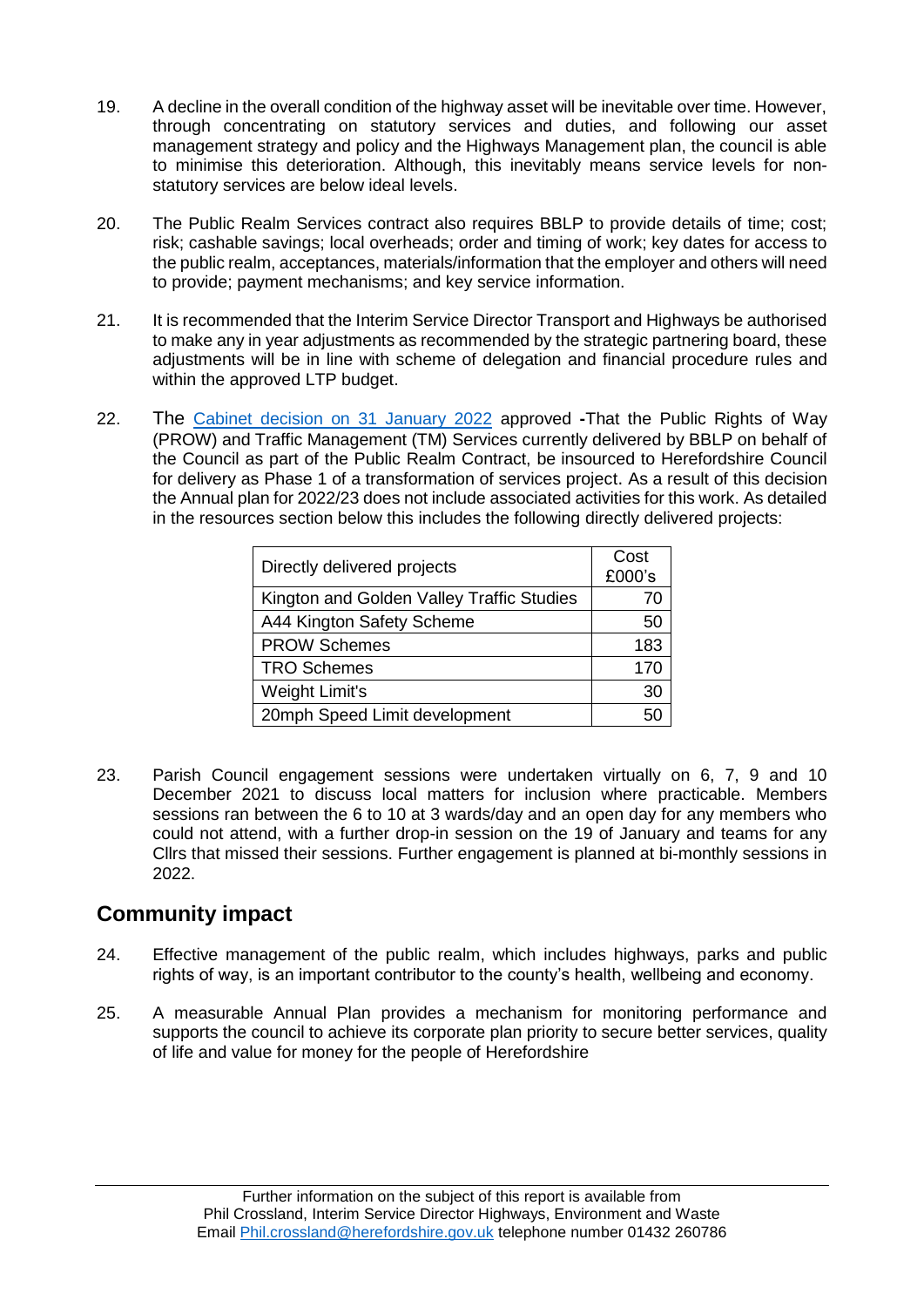## **Environmental Impact**

- 26. Please state how this decision / proposal seeks to deliver the council's [environmental](https://www.herefordshire.gov.uk/download/downloads/id/8985/environmental_policy_2019.pdf)  [policy commitments](https://www.herefordshire.gov.uk/download/downloads/id/8985/environmental_policy_2019.pdf) and aligns to the following success measures in the County Plan.
	- The Annual plan covers significant drainage issues on the networks helping to reduce the impact of flooding.
	- Performance measures are in place aimed at reducing waste.
	- BBLP as our partners actively seek to reduce carbon emissions
	- Maintenance of the open spaces included in the Annual Plan improve residents' experience in accessing to green space in Herefordshire
	- Maintenance of footpaths and cycle ways help to increase the number of short distance trips being done by sustainable modes of travel
- 27. Herefordshire Council provides and purchases a wide range of services for the people of Herefordshire. Together with partner organisations in the private, public and voluntary sectors we share a strong commitment to improving our environmental sustainability, achieving carbon neutrality and to protect and enhance Herefordshire's outstanding natural environment.
- 28. The environmental impact of this proposal has been considered through the service specification and includes appropriate requirements on the contractor/delivery partner to minimise waste, reduce energy and carbon emissions and to consider opportunities to enhance biodiversity. This will be managed and reported through the ongoing contract management. Performance measures are in place to encourage the contractor to adopt the Council's carbon reduction targets, utilising local suppliers, improving biodiversity, active and sustainable transport options, zero waste targets and reducing energy usage.]

## **Equality duty**

29. Under section 149 of the Equality Act 2010, the 'general duty' on public authorities is set out as follows:

A public authority must, in the exercise of its functions, have due regard to the need to -

- (a) eliminate discrimination, harassment, victimisation and any other conduct that is prohibited by or under this Act;
- (b) advance equality of opportunity between persons who share a relevant protected characteristic and persons who do not share it;
- (c) Foster good relations between persons who share a relevant protected characteristic and persons who do not share it.
- 30. The public sector equality duty (specific duty) requires us to consider how we can positively contribute to the advancement of equality and good relations, and demonstrate that we are paying 'due regard' in our decision making in the design of policies and in the delivery of services. BBLP is fully aware of their contractual requirements in regards to equality legislation, and is proactive in considering its duty when commissioned by or working with the council to introduce public realm projects. The effective management of the public realm supports equality through the improvement of access to public spaces and maintenance (lighting, footways etc) of public rights of way. This supports persons that share a protected characteristic in particular those that are disabled and women.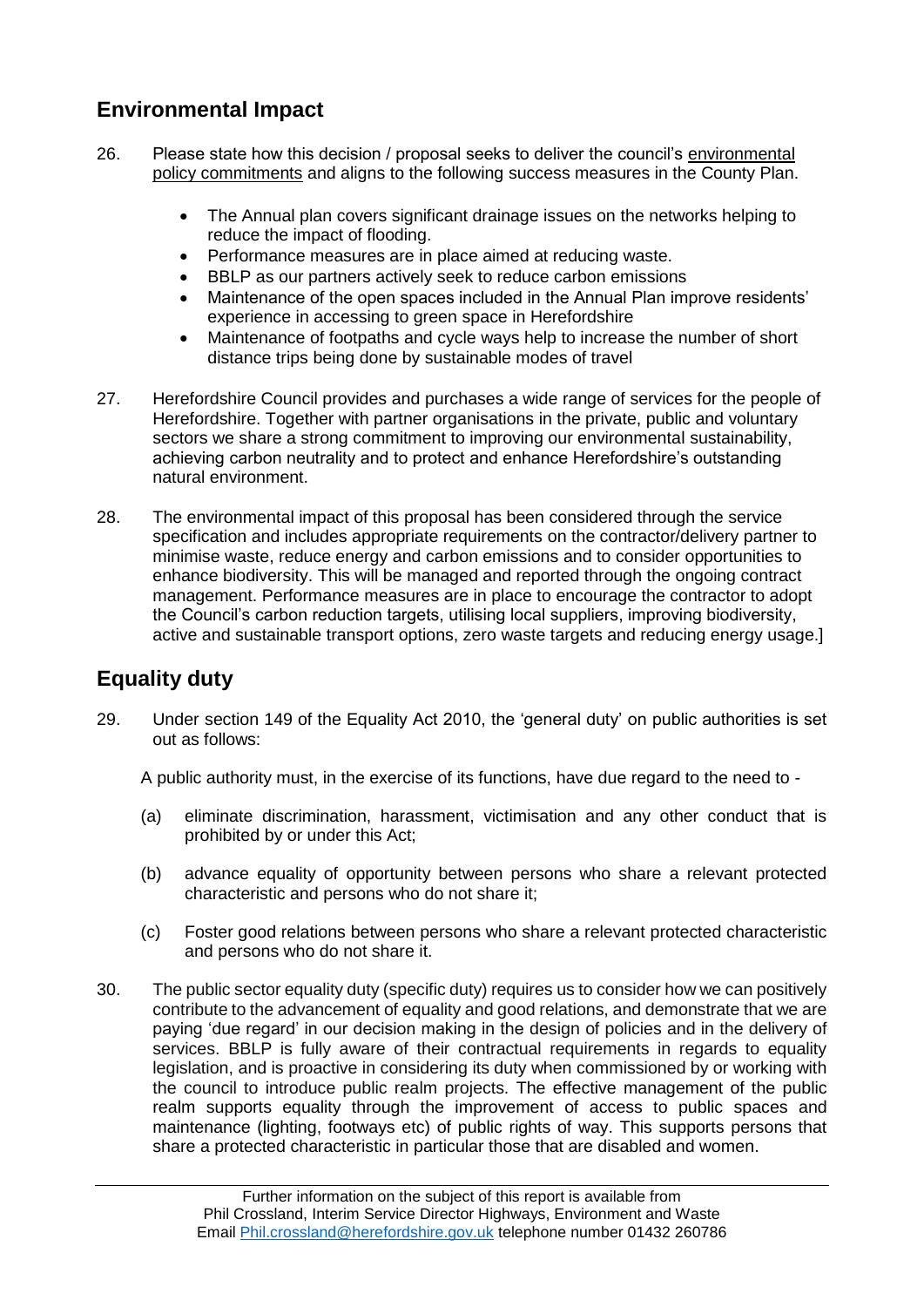### **Resource implications**

- 31. The Annual Plan is funded as summarised in the table below. In line with the approved annual capital and revenue budgets which in turn align to the council's medium term financial strategy.
- 32. The revenue budget for 2022/23 presented in table below takes account of the £235K revenue interest repayment for 2022/23
- 33. The LTP capital budget shown in table below includes HC staff capitalisation costs at £870K, these are Highways and Transport staff that are working on the Local Transport Plan (LTP) activities. Timesheets are kept to record time spent on Capital activities and a value of £1,217K is the anticipated level of costs for 2022/23.The LTP Capital budget also includes £554K for road Infrastructure borrowing principle repayments, £125K for legal payments and £50k for habitats regulations assessment, and an estimated £653K for directly delivered projects.

| Revenue                                  |            |
|------------------------------------------|------------|
|                                          | 2022/23    |
| Gross Base Budget                        | 6,148,828  |
| Less: Savings                            | $-316,872$ |
| Removal of PROW/TRO                      | $-370,000$ |
| <b>Inflation Uplift</b>                  | 316,736    |
| <b>Gross Base Budget</b>                 | 5,778,692  |
|                                          |            |
| Income (NRSWA, Dropped kerbs)            | $-228,000$ |
| <b>Net Revenue Budget</b>                | 5,550,692  |
| Other In-year adjustments                |            |
| Capital Interest Repayments              | $-3,324$   |
| <b>Commuted Sums</b>                     | 290,678    |
| <b>Total Contract Net Revenue Budget</b> | 5,838,046  |
| S38/S278 works                           | 70,000     |
| <b>BBLP BUDGET FOR WORKS</b>             | 5,908,046  |

34. The budgets for 2022/2023 as follows:

| Capital                               |         |
|---------------------------------------|---------|
| <b>Local Transport Funding Block</b>  | 2022/23 |
| Highways Maintenance Block            | £Ο      |
| Band 3                                | 6,395   |
| Integrated Transport Plan             | 1,599   |
| National Productivity Investment Fund | 1.077   |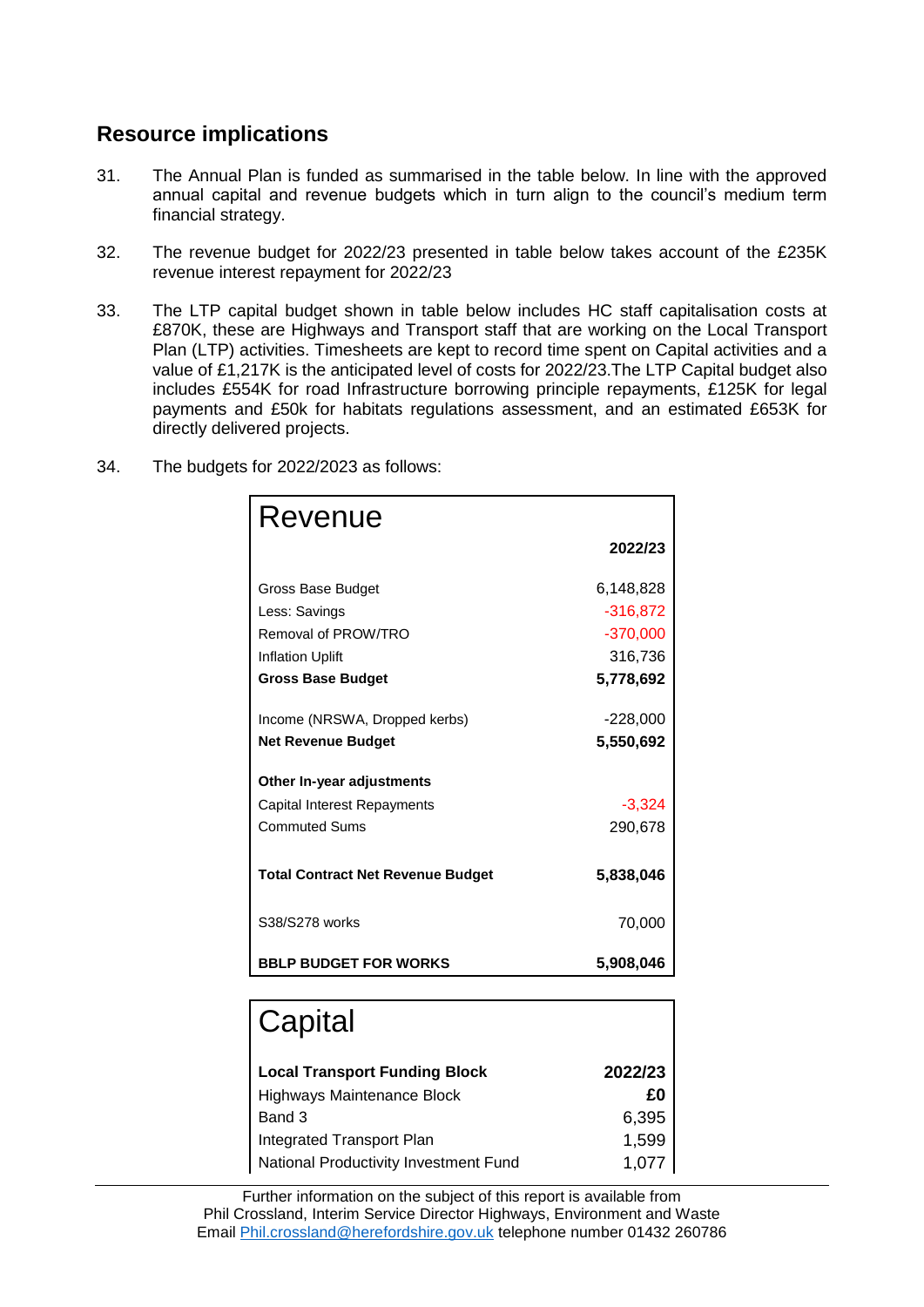| Pothole Fund                                       | 6395          |
|----------------------------------------------------|---------------|
|                                                    | 15,466        |
| <b>Retained Herefordshire Council</b>              | 2022/23<br>£Ο |
| <b>Staff Capitalisation</b>                        | 1,217         |
| £20m Road Infastructure principal repayments       | 554           |
| Land Owners / Easements / License payments         | 125           |
| HRSA                                               | 50            |
| Kington and Golden Valley Traffic Studies          | 70            |
| A44 Kington Safety Scheme                          | 50            |
| <b>PROW Schemes</b>                                | 283           |
| <b>TRO Schemes</b>                                 | 170           |
| Weight Limit's                                     | 30            |
| 20mph Speed Limit development                      | 50            |
|                                                    | 2,599         |
| LTP monies to be used across various<br>programmes | 2022/23<br>£0 |
|                                                    | 12,867        |

35 The Annual Plan service overview appended to this report confirms service costs are aligned with the approved revenue and capital budgets. There is a risk that the provision of service cost could exceed the approved budget as services are delivered throughout 2022/23. To mitigate this costs will be monitored regularly by the Contract Management Team to prevent overspend against budget. If costs are forecast to exceed the above budget a further decision will be required to maintain service delivery.

## **Legal implications**

- 36 This is an Executive function under the Council's Constitution Part 3 Section 3 and is a key decision because it is likely to be significant having regard to the strategic nature of the decision; and/ or whether the outcome will have an impact, for better or worse, on the amenity of the community or quality of service provided by the authority to a significant number of people living or working in the locality (two or more wards in Herefordshire) affected.
- 37 It is also likely to result in the council incurring expenditure which is, or the making or savings which are, significant having regard to the Council's budget for the service or function concerned. This key decision is delegated to the Cabinet member Infrastructure and Transport as it relates to their portfolio.
- 38 The contract with BBLP enables the council to discharge a number of significant statutory duties to provide a number of services relating to the public realm. A list of the relevant legislation and policy context is set out on page 9 of the Annual Plan Service Overview (Appendix 1 to this Report). In addition the council has a general duty to secure best value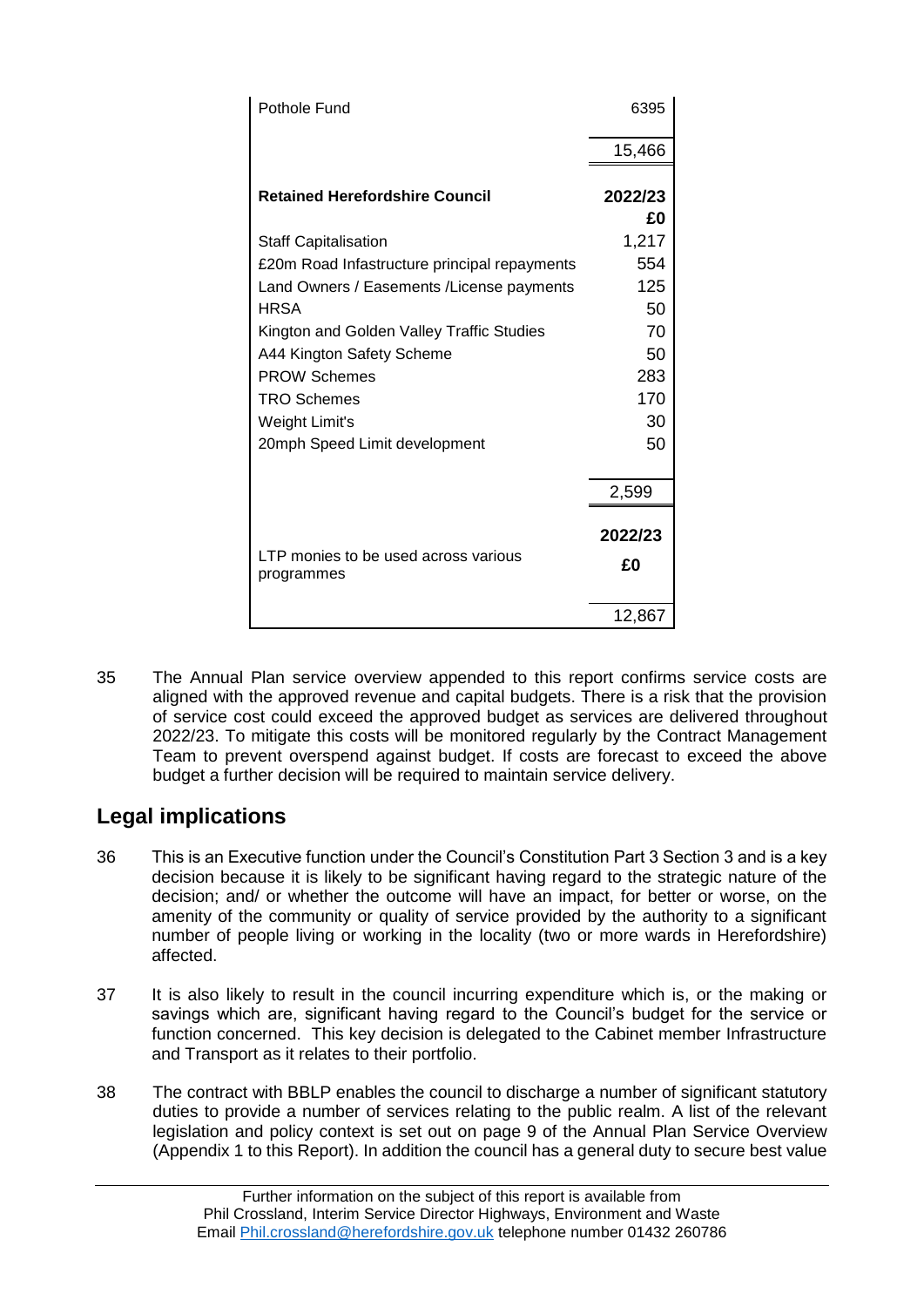in the exercise of all of its functions. The development and review of the annual plan, as part of the council's long term contractual relationship with BBLP, is a key mechanism for the discharge of these legal duties.

39 The delegation to the Interim Service Director Transport and Highways is permissible and allows the officer to make changes to the actual services delivered during 2022/23 and allocations in the Plan as agreed within the budget. As the cabinet member has made the decision to agree the Annual Plan as a basis for the service delivery, any changes to the plan will be operational decisions and will require a record of officer decision to be published.

#### **Risk management**

- 40 A comprehensive review of the Annual Plan undertaken by the council's contract management, the Service Manager and a number of senior officers has identified a number of conditions of acceptance. (These are in addition to the conditions established in the Public Realm Services contract).These additional conditions are designed to manage risk as associated with the acceptance of the Annual Plan as proposed. BBLP have agreed to these conditions. Actions are scheduled to be in place April 2022, and include:- developing a suite of contract annex risk registers that identifies, manages and mitigates service delivery risks; the management of contract risk through a monthly risk meeting which will be established between Client and Contractor. Each risk having a strategic plan to either accept, tolerate or transfer with an appropriate action plan which is tracked and updated each month. Contract and Service risk registers to be reported to the Improvement Board. Risk registers to be migrated into the Council Corporate Risk Management System.
- 41 The risks, their consequences and any mitigating actions have been considered in detail in the development of the Annual Plan. Risk is managed through the governance structures created for and supported by the public realm services contract, which links with and escalates to the council's corporate risk management regimes.

### **Consultees**

- 42 The drafting of the Annual Plans were consulted with key clients officers from Herefordshire council and BBLP service champions. Feedback and lessons learnt for service improvement were brought into the finalisation of the annual plans.
- 43 Political Groups, elected members and Parish councils

## **Appendices**

Appendix 1: Annual plan service overview 2022/23

Appendix 2: Annual plan service manager review 2022/23

### **Background papers**

None